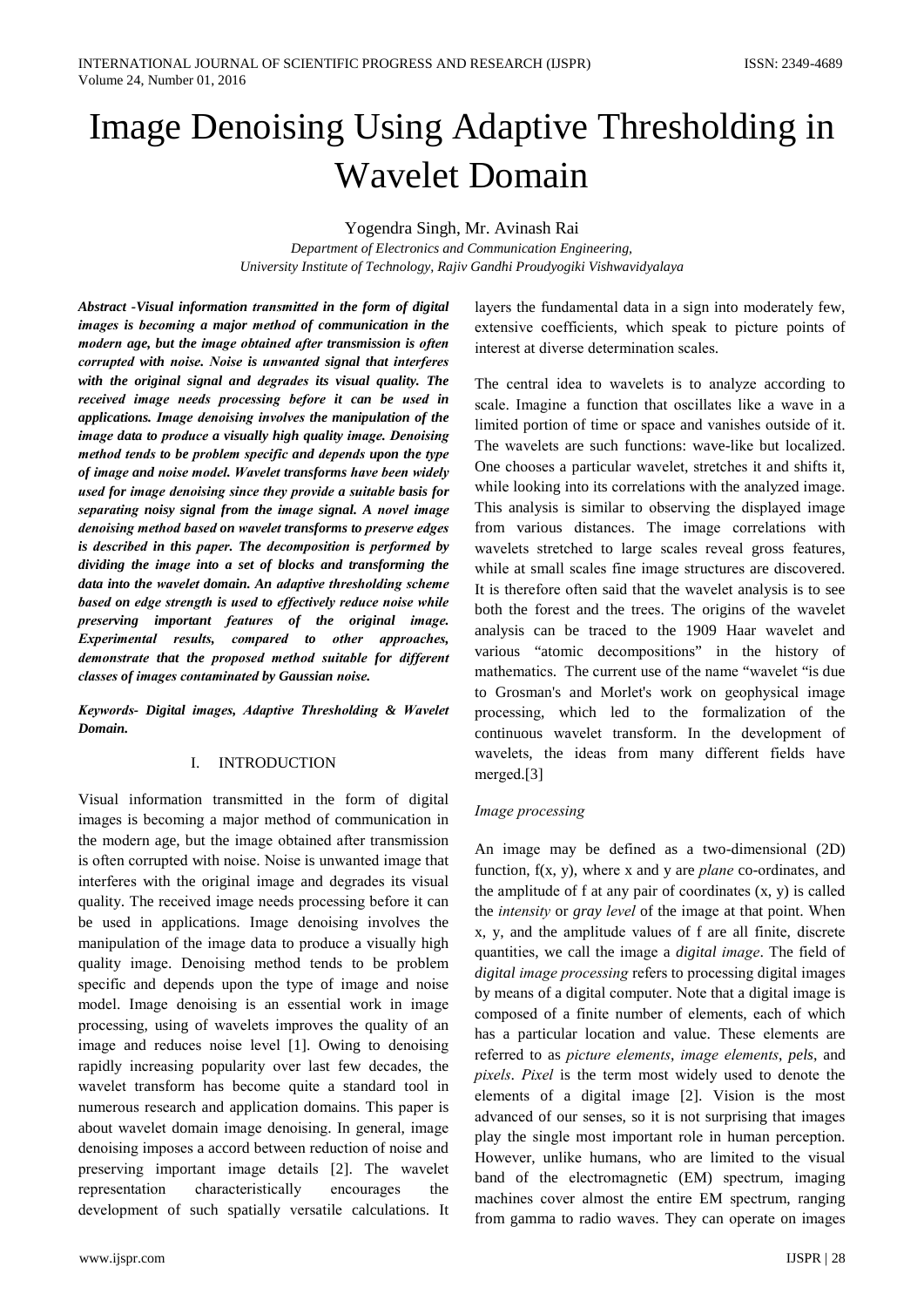generated by sources that humans are not accustomed to associating with images. These include ultrasound, electron microscopy, and computer-generated images. Thus, digital image processing encompasses a wide and varied field of applications.

Noise

Noise is undesired information that contaminates the image. In the image denoising process, information about the type of noise present in the original image plays a significant role.

Typical images are corrupted with noise modeled with either a Gaussian, uniform, or salt or pepper distribution. Another typical noise is a speckle noise, which is multiplicative in nature.[4]

Noise is present in an image either in an additive or multiplicative form

An additive noise follows the rule

$$
w(x, y) = s(x, y) + n(x, y)
$$
 (1.1)

while the multiplicative noise satisfies

$$
w(x, y) = s(x, y) \times n(x, y)
$$
 (1.2)

where  $s(x, y)$  is the original image,  $n(x, y)$  denotes the noise introduced into the image to produce the corrupted image  $w(x, y)$ , and  $(x, y)$  represents the pixel location. The above image algebra is done at pixel level. Image addition also finds applications in image morphing. By image multiplication, we mean the brightness of the image is varied.

The digital image acquisition process converts an optical image into a continuous electrical image that is, then, sampled. At every step in the process there are fluctuations caused by natural phenomena, adding a random value to the exact brightness value for a given pixel.

#### II. DISCRETE WAVELET TRANSFORM

Mathematically, either in time domain or in spatial domain, we can represent a wave in terms of a sinusoidal function. By applying Fourier analysis any random image can be expressed in the form of sinusoidal function of infinite harmonics. In comparison of sinusoidal function, wavelets can be treated as small waves that concentrates energy in time domain [8] On wavelet, together we can apply frequency and time analysis, since it closely resembles the structure of a wave, and here mainly energy is contained in time domain.

#### **Introduction to Wavelet Transforms**

Wavelets are functions can be generated using basis function called mother wavelet by dilations (scaling) and translations (shifts) in frequency domain or time domain.[9]

Let the mother wavelet =  $\Psi(t)$ We can represent other wavelet =  $\Psi_{a,b}(t)$ 

$$
\Psi_{a,b}(t) = \frac{1}{\sqrt{a}} \Psi\left(\frac{t-b}{a}\right) \tag{2.1}
$$

**Where** 

a and  $b = two$  random real numbers.  $a = variable$  for dilation  $b =$  variable for translation

From Eq. 2.1 we can express a mother wavelet as shown below

$$
\Psi(t) = \Psi_{1,0}(t) \tag{2.2}
$$

When

$$
a \neq 1 \& b=0, \text{then}
$$
  

$$
\Psi_{a,b}(t) = \frac{1}{\sqrt{a}} \Psi\left(\frac{t-b}{a}\right)
$$
 (2.3)

Eq. 2.3, indicates that  $\Psi_{a,0}(t)$  is scaling in time by an amount a and scaling in amplitude by an amount  $\sqrt{a}$ version of the mother wavelet function in Eq. 2.2[10].

When

 $a<1$  = indicates shrink (contraction) in  $\Psi(t)$ 

 $a > 1$  = indicates expansion in  $\Psi(t)$ 

 $a<0$  = it means time reversal with scaling in  $\Psi(t)$ 

hence  $a$  is either known as dilation or scaling variables.

In eq. 2.3, when 't' is replaced by 't-b' then it shows  $\Psi_{a,b}(t)$  the wavelet function gets translated or shifted in time axis as in eq. 2.1

When

b>0 = it indicates  $\Psi_{a,0}(t)$  is a shift of  $\Psi(t)$  towards right by an amount b along time axis

b<0 = it indicates  $\Psi_{a,0}(t)$  is a shift of  $\Psi(t)$  towards left by an amount b along time axis

hence variable b is popularly known as translation variable[11]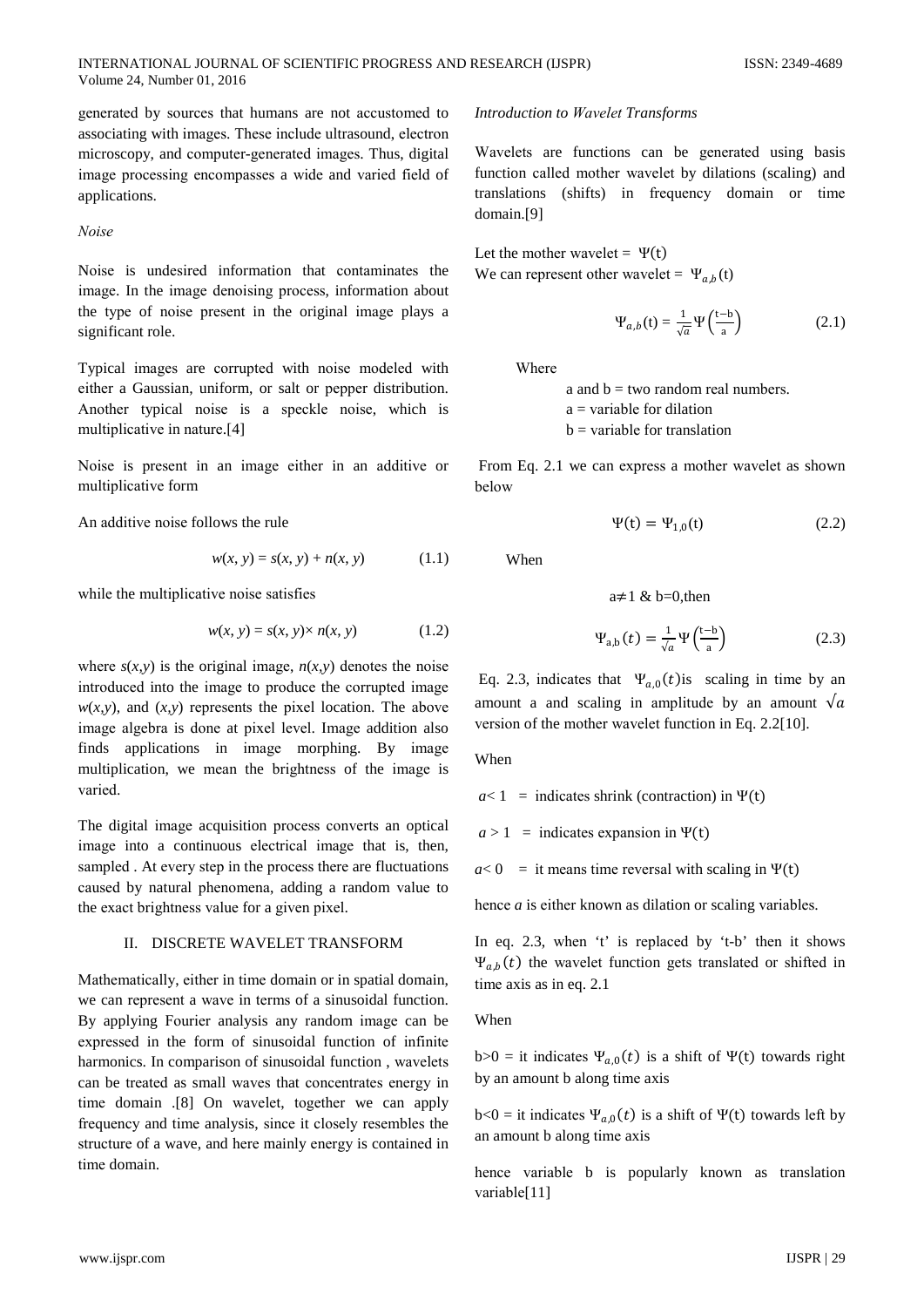# III. PROPOSED METHODOLOGY

In conventional thresholding schemes, a global (universal) threshold is commonly used to filter small wavelet coefficients. However, this procedure can also remove high frequency components, such as edges. To improve the wavelet denoising method, an adaptive threshold is calculated in a subband-dependent manner  $\mathbf{t}$ characterize local features of the image. A new thresholding scheme is proposed to threshold the small wavelet coefficients considered to be noise while preserving edges. This sub and- dependent thresholding is obtained based on the calculation of noise level and edge strength. The main stages of the proposed wavelet denoising method are illustrated in Fig. 1.

Initially, the input image g, corrupted by Gaussian noise, is partitioned into  $m \times m$  pixel blocks. Blocks are used in a manner such that the denoising algorithm can exploit local noise characteristics and adapt thresholding to produce better results. Nevertheless, as information is often lost due to the thresholding, blocking effects between boundaries of neighbor blocks often arise. A larger region Bn of size n × n pixels (n>m), encompassing an  $m \times m$  block Bm, is used to avoid such undesirable effects. The discrete wavelet transform is then applied to each block Bn.[9]

An edge detection algorithm is used to identify edges in the image. A multiscale edge detection based on Haar wavelet transform modulus maxima is used for this purpose [12], being applied separately to each block. In order to have a precise edge localization and avoid noise, after applying the edge detection, each coefficient identified as edge information is compared to its neighbors. If there is no neighbor belonging to an edge, the coefficient is nolonger identified as edge information. The multiscale edgedetection produces an edge map for each subband, that is, abinary image where 1 represents an active edge elementand 0 represents a non-edge element.

The threshold on a given subband i is given by

$$
\lambda_i = \frac{\hat{\sigma}_{noise}^2}{\hat{\sigma}_{signal,i}}
$$
\n(3.1)

where  $\hat{\sigma}_{noise}^2$  is the local estimated noise variance, as in Eq. 3.1, considering the HH subband at the same



Fig. 1 Block Diagram of Proposed Methodology

decomposition level as the i subband, and  $\hat{\sigma}_{signal,i}$  is the local estimated image deviation on the subband under consideration, estimated as

$$
\hat{\sigma}_{signal,i} = \sqrt{max(\hat{\sigma}_G^2 - \hat{\sigma}^2_{noise}, 0)}
$$
(3.2)

$$
\hat{\sigma}_{G}^{2} = \frac{1}{N_{S}} \sum_{x,y=1}^{N_{S}} G_{xy}^{2}
$$
 (3.2)

and  $N<sub>S</sub>$  is the number of wavelet coefficients  $G<sub>xy</sub>$  on the subband under consideration. Therefore, the wavelet coefficients are thresholded adaptively according to their subbands. As the decomposition level increases, the coefficients of the subband usually become smoother. For example, the subband  $HH_3$  is smoother than the corresponding subband in the previous level  $(HH<sub>2</sub>)$ , so the threshold value of  $HH_3$  should be estimated to remove fewer coefficients than the one for  $HH_2$ . A shrinkage rule is applied taking into account the threshold according to the edge map. Coefficients related to active edge elements must be associated with smaller threshold values. For such coefficients, the threshold  $\lambda_c$  proposed in our method is computed as the product between the subband threshold  $\lambda_i$ and a given value  $\tau$ , expressed by

$$
\lambda_c = \tau \lambda_i \tag{3.3}
$$

that is,  $\tau$  corresponds to a factor used to weight the threshold in wavelet coefficients related to edges in the image.

Finally, the inverse multiscale decomposition is performed over each external block  $B_n$ . The non-overlapping inner blocks  $B_m$  are used to reconstruct the denoised image  $\hat{f}$ and reduce errors near block boundaries, since the blocks  $B_m$ , when concatenated, are much less likely to suffer blocking effects.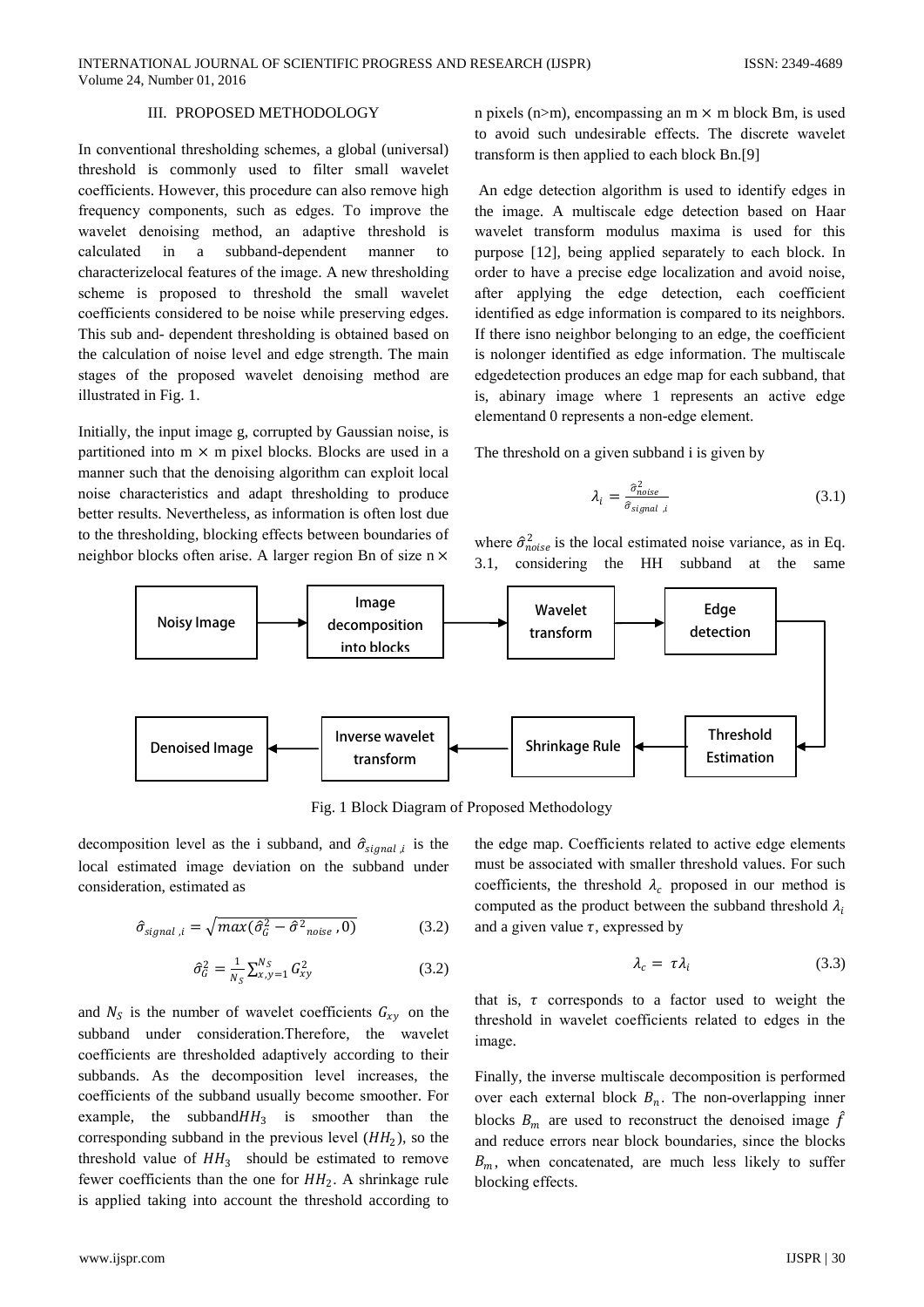# IV. SIMULATION RESULTS

The proposed image denoising method, implemented in Matlab, is applied to several test images corrupted with additive Gaussian noise N(0,  $\sigma^2$ ) The test set comprises images form Caltech 256 database [2], as well as well known images such as glasses, lightning, window, boat, fingerprint and man. A subset of the images, shown in Fig. 2, is considered in the discussions that follows. Experimental results at different noise levels are reported. The following sections describe the used performance metrics, the experimental setup for the proposed method and comparisons to other denoising approaches. Approximates it best, under given evaluation criteria. A common criterion is minimizing the mean-squared error(MSE), which is defined for gray-scale images as

$$
MSE = \frac{1}{M \times N} ||f - \hat{f}||^2 = \frac{1}{M \times N} \sum_{x=1}^{M} \sum_{y=1}^{N} (f_{xy} - \hat{f}_{xy})^2
$$
(4.1)

Another common performance measure based on MSE is the peak image to noise ratio (PSNR), which is defined in decibels (dB) for 8-bit gray-scale images as

$$
PSNR = 10log_{10}\left(\frac{255^2}{MSE}\right) \tag{4.2}
$$

A critical issue with the MSE (or PSNR) is that it does not measure the resulting image quality directly and it can attribute similar scores to images with large differences in psycho visual quality. The structural similarity index (SSIM) [9] was proposed as a metric to compare images which correlates more appropriately with the human perception. It maps two images into an index in the interval  $[-1, 1]$ , where higher values are given to more similar pairs of images A and B, calculated as

$$
SSIM(A, B) = \frac{(2\mu_A \mu_B + c_1)(2\sigma_{AB} + c_2)}{(\mu_A^2 + \mu_B^2 + c_1)(\sigma_A^2 + \sigma_B^2 + c_2)}
$$
(4.3)

where  $\mu_A$ ,  $\mu_B$ ,  $\sigma_A^2$  and  $\sigma_B^2$  are the averages and variances of A and B,  $\sigma_{AB}$  is the covariance between A and B, and both  $c_1$  and  $c_2$  are predefined constants.

Pratt's figure of merit (FOM) [3] is widely employed to objectively rate the quality of edge detection, defined as

$$
FOM = \frac{1}{\max \{ \text{R}_{1} + N_{D} \}} \sum_{1}^{N_{D}} \frac{1}{1 + \alpha d_{i}^{2}} \tag{4.4}
$$

where  $N_1$  and  $N_D$  are the numbers of ideal and detected edge pixels, respectively,  $\alpha$  is an empirical constant (often  $1/9$ ) used to penalize displaced edges and  $d_i$  represents the distance between an edge point and the nearest ideal edge pixel. The value of FOM is a number in the interval  $[0, 1]$ , where 1 represents the better performance, that is, the detected edges coincide with the ideal edges





Figure 2 (a) Lenna Original, (b) Noisy Image, (c) Denoised Image



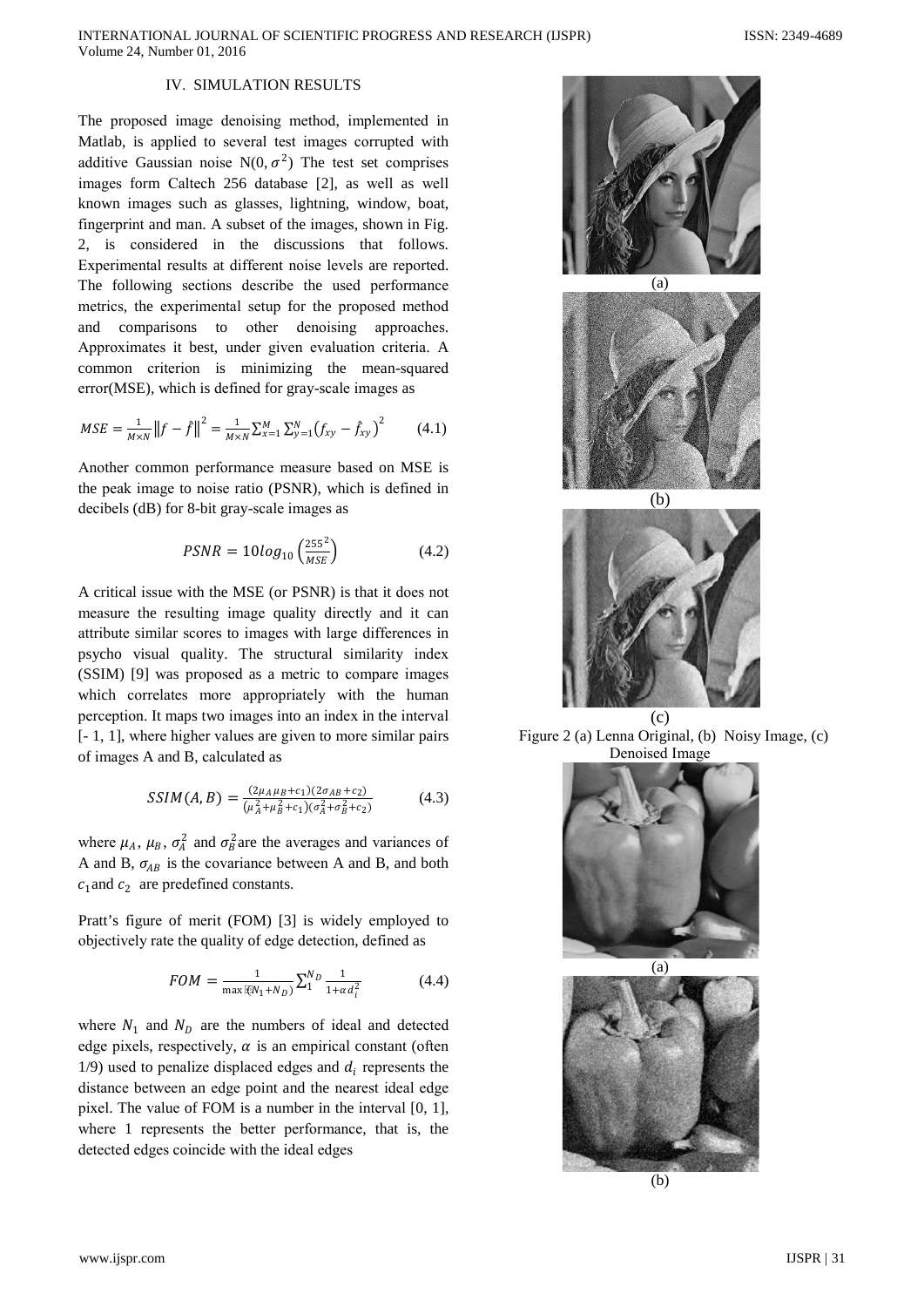

Figure 3 (a) Pepper Original, (b) Noisy Image, (c) Denoised Image

| Table T PSNR of Proposed Method |  |
|---------------------------------|--|
| DOMID (L. JD)                   |  |

|                      | PSNR (In dB) |         |  |  |
|----------------------|--------------|---------|--|--|
| <b>Noise Density</b> | Lenna        | Pepper  |  |  |
| 10                   | 42.3037      | 37.4960 |  |  |
| 20                   | 32.5617      | 31.9964 |  |  |
| 30                   | 30.3303      | 29.1987 |  |  |
| 35                   | 28.9535      | 28.4877 |  |  |
| 40                   | 28.3374      | 27.9953 |  |  |



Fig: 4 PSNR Vs Noise graph of Lenna image for proposed method



Fig: 5 PSNR Vs Noise graph of Lenna image for proposed method

# V. EXPERIMENTAL SETUP

We estimate a set of parameters used by the proposed wavelet transform and its number method: of decomposition levels, block sizes, shrinkage rule and  $\tau$  (Eq. 19). To perform these estimations, a set of images, different from those shown in the comparisons, was used. Once the parameters are set, they are kept fixed throughout the comparisons to other methods. A set of stationary wavelets [2] from Symlet, Coiflet, Daubechies and Biorthogonal families is tested for A set of stationary wavelets [3] from Symlet, Coiflet, Daubechies and Biorthogonal families is tested for effectiveness. According to our experiments, Daubechies-3 (db3) provided better results than other wavelet bases. Thus, all wavelet-based methods (Bayes, Bivariate, Adaptive) used the Daubechies-3 wavelet for comparison purpose. In addition, four decomposition levels achieved the best results and will be considered in the remaining experiments. Different block sizes are considered in the experiments.. Large blocks allow effective removal of low-frequency noise, but tend to smooth details. Tests revealed that blocks with sizes up to  $64 \times 64$  pixels encompassing blocks sized a multiple of their size preserve sharp characteristics and avoid blockiness.

Based on the results obtained, shown in Fig. 15, blocks of size 64  $\times$  64 pixels encompassing blocks of size 16  $\times$  16 provided slightly better results than the other block sizes (considering PSNR and SSIM) and will be used during the comparisons. According to our experiments, the best value for  $\tau$ , defined in Eq. 3.19, is 0.8. This shows that it is worth having a trade-off between smoothness and edge preservation. This value will be used in the remaining experiments and comparisons. Finally, a comparison among different shrinkage rules used in our denoising method is shown in Fig. 4. The PSNR value obtained for each shrinkage rule corresponds to an average calculated over a subset of all images used in our experiments. The soft shrinkage rule, given in Eq. 3.15, is clearly superior to other schemes and, therefore, it is chosen over other described rules to threshold coefficients in  $_{OIII}$ experiments.

## Comparisons

To assess the denoising effectiveness, the proposed method is compared to state-of-the-art methods. Namely, Bayes, Sure [5] Vishu [4], Oracle, Neigh, Smooth which are wavelet-based. PSNR (in dB) values of the denoised images relative to their original images using such methods are reported in Tables 2. The best values for wavelet-based methods are clearly shown that proposed meyhod gives highest PSNR values. The right-most column in table show the results of wavelet-based denoising based on adaptive thresholding method. The results obtained by the proposed method reveal significant gain when compared with such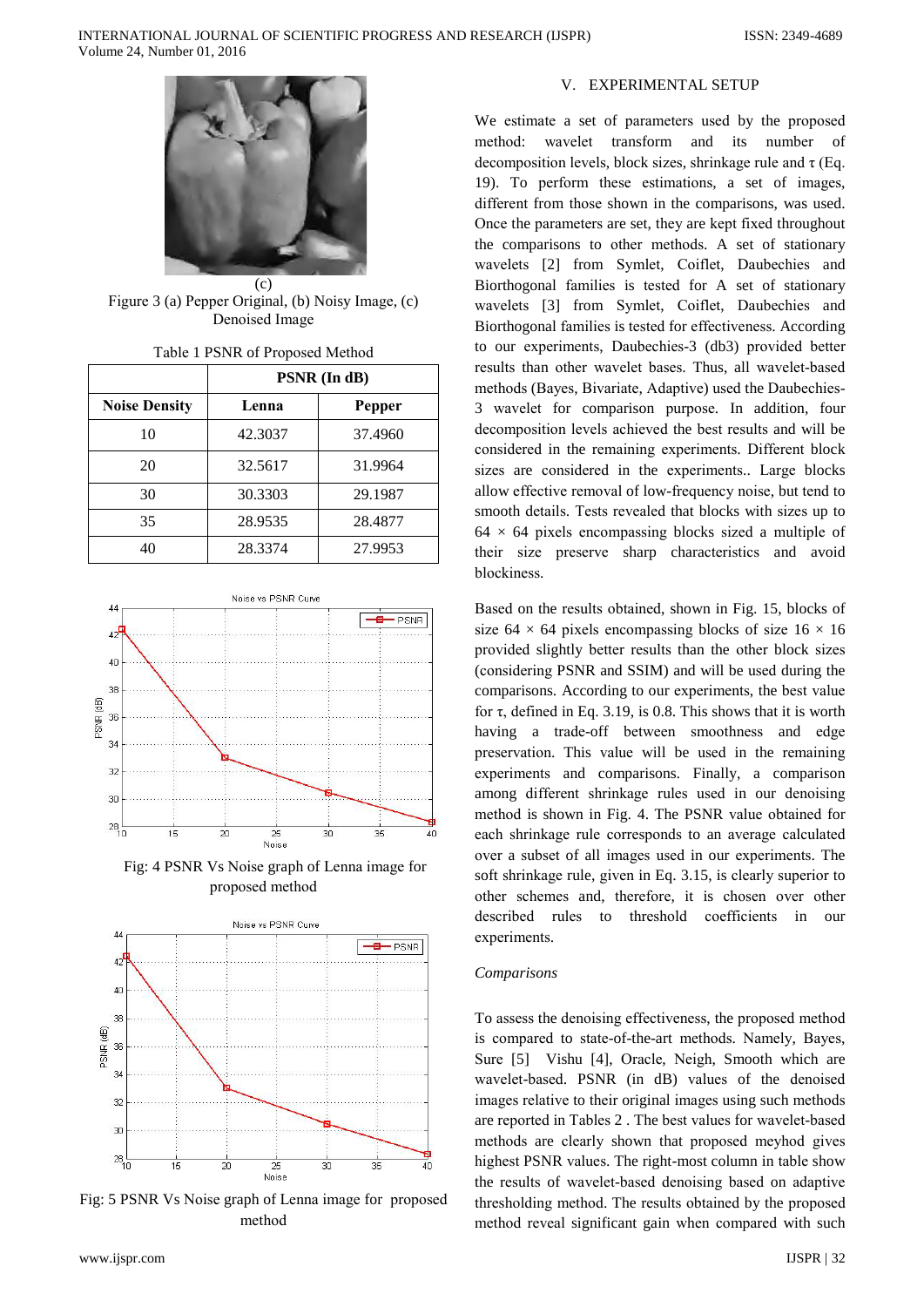methods, specially considering Bayes and Sure methods. The proposed method achieves similar results to all approaches considered in the comparison. However, when only wavelet-based approaches are considered, the proposed method achieves better results with PSNR and FOM and is similar to the Bays method regarding the SSIM measure.

Even though the proposed method is simple in nature, the results are comparable to those obtained with Bays and superior to vishu, Sure, Oracle and Neigh. Compared to Bays, it is worth noticing that, although this method behaves well for lower noise ratios, it experiences a downfall at two higher noises ( $\sigma = 30$  and  $\sigma = 35$ ). Differently, the proposed method presents a more linear trend. Bayes wavelet-based methods tend to produce smoothed results in homogeneous regions. Nevertheless, certain features such as edges are affected. As the proposed denoising method takes into account the located edges in

each high frequency sub and to threshold the wavelet coefficients, it is possible to observe that such adaptive thresholding, in conjunction with the block approach, effectively reduces noise while preserving features of the image. The Sure method produces a similar result on edges.

The proposed method outperforms Sure in homogeneous regions, producing smoother results. The Sure, Vishu and Neigh methods fail to smooth images when noise increases to higher levels. Bays produces good results at lowerr values but obtains poor denoised images at higher noise levels.

Oracle and Neigh methods output smoothed images. The worst resulting images are produced at higher levels of noise. The Sure method shows a general tendency for over smoothing which leads to images with an oil painting like effect.

Table 2 Comparison of Peak Signal to Noise Ratio (PSNR) for Different Noise Densities and Images

|               | <b>PSNR</b>     |                       |                        |                  |                        |                         |                                  |  |  |  |
|---------------|-----------------|-----------------------|------------------------|------------------|------------------------|-------------------------|----------------------------------|--|--|--|
| <b>Noise</b>  | Vishu<br>shrink | <b>Sure</b><br>shrink | <b>Bayes</b><br>shrink | Oracle<br>shrink | <b>Neigh</b><br>shrink | <b>Smooth</b><br>shrink | <b>Proposed</b><br><b>Method</b> |  |  |  |
| Lena          |                 |                       |                        |                  |                        |                         |                                  |  |  |  |
| $\sigma = 10$ | 30.56           | 33.47                 | 33.41                  | 33.61            | 34.45                  | 30.41                   | 39.25                            |  |  |  |
| $\sigma = 20$ | 28.75           | 30.07                 | 30.22                  | 30.38            | 30.11                  | 27.43                   | 29.96                            |  |  |  |
| $\sigma = 30$ | 26.78           | 28.39                 | 28.49                  | 28.60            | 27.69                  | 24.88                   | 27.23                            |  |  |  |
| $\sigma = 35$ | 25.41           | 27.82                 | 27.85                  | 27.94            | 26.76                  | 23.8                    | 26.05                            |  |  |  |
| $\sigma = 40$ | 18.25           | 21.55                 | 21.57                  | 22.02            | 21.97                  | 19.07                   | 23.02                            |  |  |  |
| Pepper        |                 |                       |                        |                  |                        |                         |                                  |  |  |  |
| $\sigma = 10$ | 27.72           | 30.63                 | 31.03                  | 31.50            | 32.92                  | 25.87                   | 37.47                            |  |  |  |
| $\sigma = 20$ | 24.91           | 27.29                 | 27.28                  | 27.40            | 28.57                  | 23.19                   | 29.25                            |  |  |  |
| $\sigma = 30$ | 24.61           | 25.09                 | 25.28                  | 25.32            | 26.11                  | 20.84                   | 27.19                            |  |  |  |
| $\sigma = 35$ | 23.99           | 24.22                 | 24.52                  | 24.58            | 25.27                  | 19.82                   | 26.45                            |  |  |  |
| $\sigma = 40$ | 19.23           | 20.26                 | 21.04                  | 21.15            | 21.97                  | 17.54                   | 22.24                            |  |  |  |

## VI. CONCLUSIONS

This method presented an adaptive edge-preserving image denoising method in wavelet domain. A new thresholding scheme is proposed based on noise estimation on high frequency sub ands and edge strength. The choice of thresholding functions integrated with edge detection can improve the performance of denoising methods. Results indicated that the proposed method effectively suppresses Gaussian noise without smoothing important image details. Experiments demonstrated that the new method produces superior results compared to other methods based on the wavelet transform and results comparable to other state-ofthe-art denoising methods.

## **REFERENCES**

- [1] Abreu E, Lighstone M, Mitra S, Arakawa K (1996) A new efficient approach for the removal of impulsive noise from highly corrupted images. IEEE Trans Image Process  $5(6):1012-1025$
- [2] Garnett R, Huegerich T, Chui C, He W (2005) A universal noise removal algorithm with an impulse detector. IEEE Trans Image Process 14(11):1747-1754
- [3] Gonzalez RC, Woods RE (2006) Digital image processing. Prentice-Hall, Upper Saddle River
- [4] Pitas I, Venetsanooulos A (1990) Nonlinear digital filters: principles and applications, Kluwer, Boston